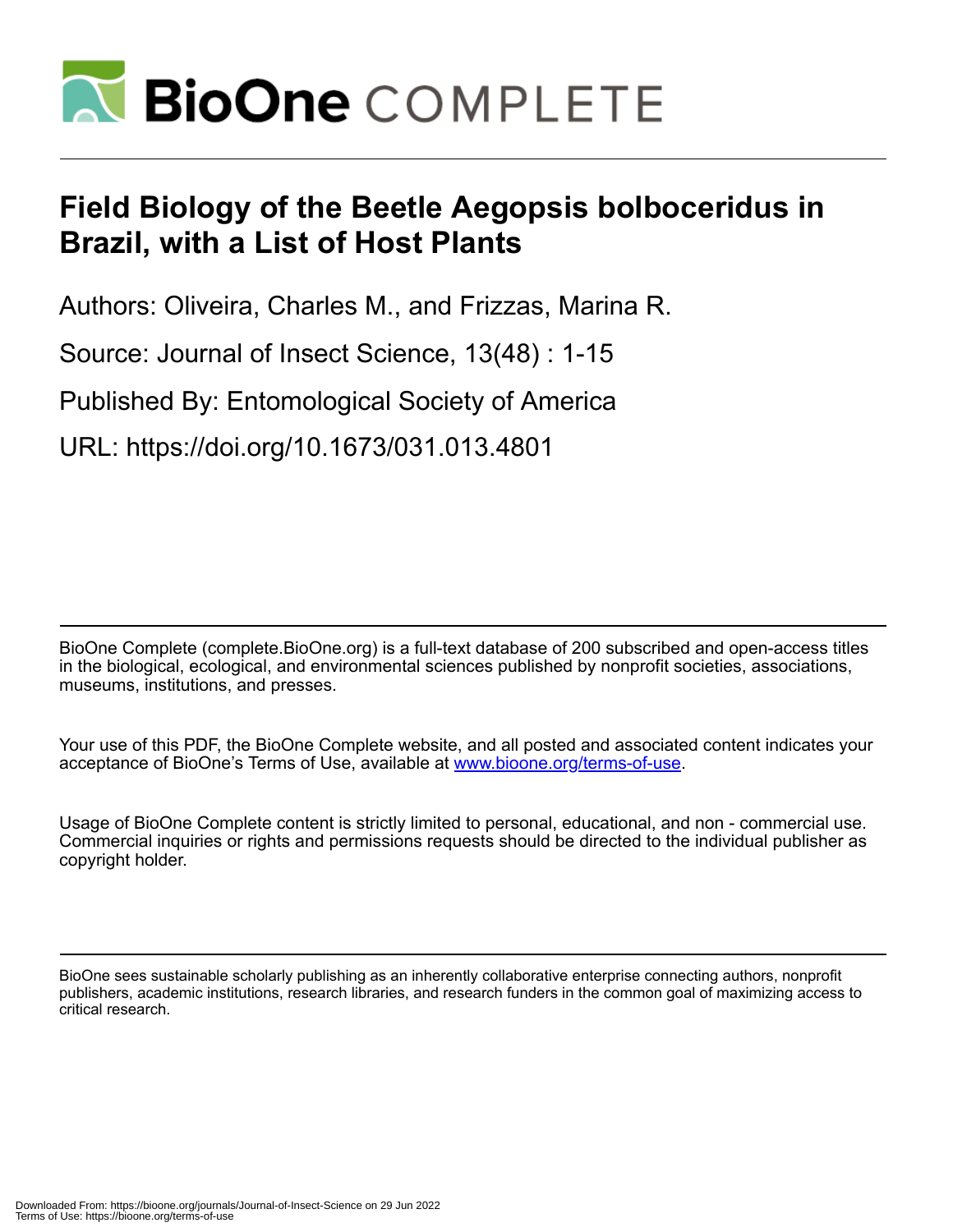

# **Field biology of the beetle** *Aegopsis bolboceridus* **in Brazil, with a list of host plants**

Charles M. Oliveira<sup>la\*</sup>, Marina R. Frizzas<sup>2b</sup>

<sup>1</sup>Embrapa Cerrados, Rod. BR 020 km 18 (Brasília/Fortaleza), C. Postal 08223, Planaltina, DF, 73310-970, Brazil<br><sup>2</sup>Llniversidade de Brasília, Departamento de Zoologia, Instituto de Ciências Biológicas, Brasília/DE, 70910,9 <sup>2</sup>Universidade de Brasília, Departamento de Zoologia, Instituto de Ciências Biológicas, Brasília/DF, 70910-900, Brazil

# **Abstract**

The white grub, *Aegopsis bolboceridus* (Thomson) (Coleoptera: Melolonthidae), is an important vegetable and corn pest in central Brazil. The objective of this study was to examine the biology of *A. bolboceridus* in the field and to update the list of its host plants. The study was conducted in an area with vegetable crops and corn located in the Federal District of Brazil. Samplings were taken to observe the biological stages of *A. bolboceridus*, preferred oviposition sites, and the adult swarming period. *A. bolboceridus* exhibited a univoltine cycle that lasted approximately 12 months from egg to active adults. Its eggs were found from October to November. The larval stage lasted approximately eight months, occurring between October and May. Pre-pupae were observed between April and June, and pupae were found between May and July. Inactive adults were observed in July and August, and the swarming period was between September and October. The females preferred to oviposit in sites with taller plants. Four new plant species were identified as hosts for this pest, and two new locations were recorded for its occurrence. This study is the first to describe the biology of a representative of the tribe Agaocephalini in Brazil.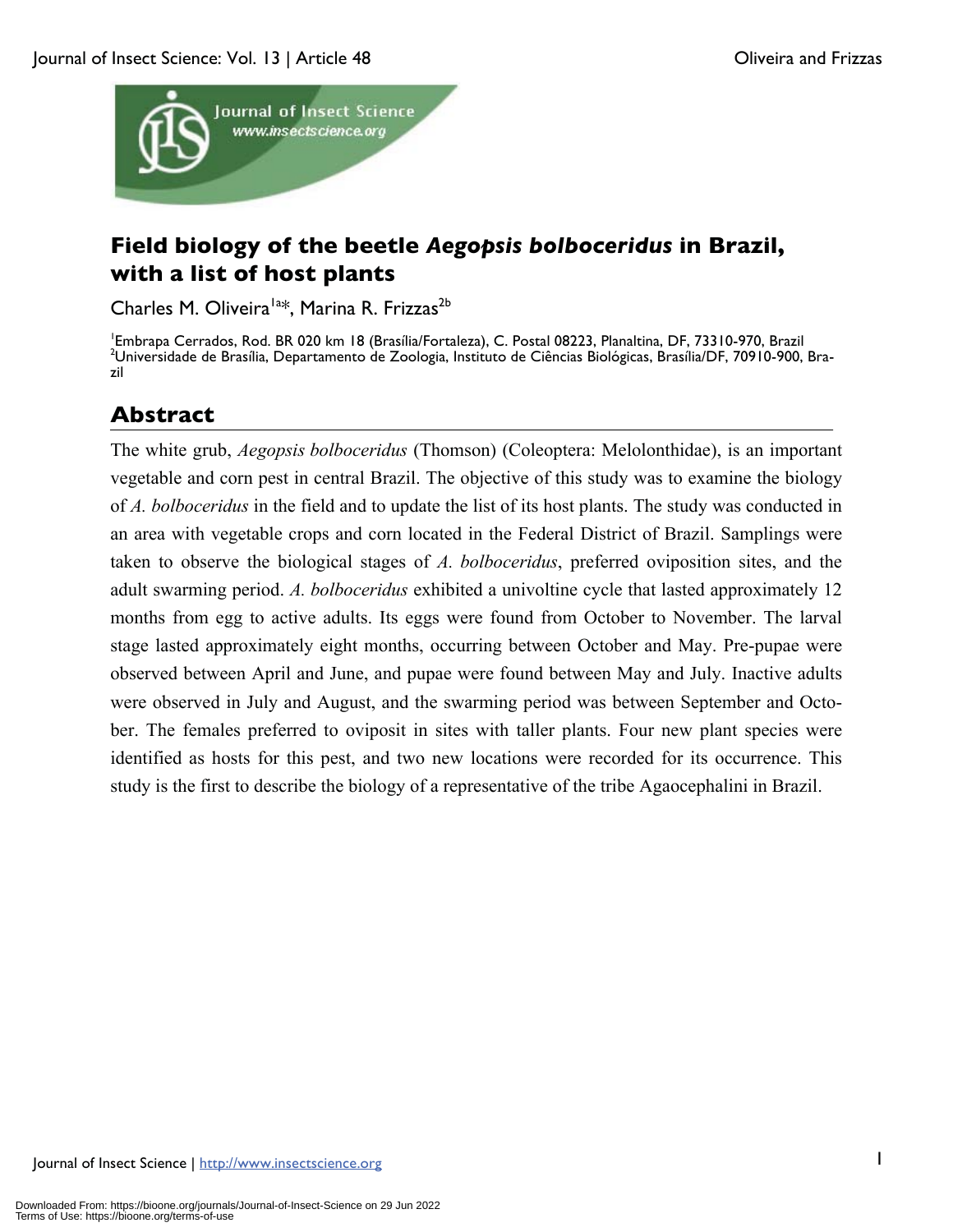#### **Resumo**

A espécie *Aegopsis bolboceridus* (Thomson) (Coleoptera: Melolonthidae) é uma importante praga de hortaliças e milho na região central do Brasil. O objetivo desse trabalho foi estudar a biologia de *A. bolboceridus* em campo no Cerrado do Brasil Central e atualizar a lista de suas plantas hospedeiras. O estudo foi conduzido em uma área de produção de hortaliças e milho no Distrito Federal. Foram realizadas amostragens das fases biológicas de *A. bolboceridus* em campo, estudos sobre a preferência para oviposição e período de revoada dos adultos. *A. bolboceridus* apresentou ciclo univoltino que durou cerca de 12 meses de ovo a adulto. Os ovos foram encontrados em campo de outubro a novembro. O estágio larval durou cerca de 8 meses, ocorrendo entre outubro e maio. As pré-pupas foram observadas entre abril e junho e as pupas entre maio e julho. Adultos inativos ocorreram em julho e agosto e em revoada em setembro e outubro. Fêmeas dessa espécie preferiram ovipositar em áreas com plantas mais altas. Quatro novas espécies vegetais foram identificadas como hospedeiras d*e A. bolboceridus* e a ocorrência da praga foi registrada em duas novas localidades. Este é o primeiro estudo da biologia de um representante da tribo Agaocephalini no Brasil.

**Keywords:** Agaocephalini, behavior, bioecology, Cerrado, corn pest, Dynastinae, larval instars, life-cycle, vegetable pest, white grub **Correspondence:** <sup>a</sup> charles.oliveira@embrapa.br, b frizzas@unb.br, \*Corresponding author **Editor:** Inon Scharf was editor of this paper. **Received:** 24 November 2011 **Accepted:** 14 March 2012 **Copyright :** This is an open access paper. We use the Creative Commons Attribution 3.0 license that permits unrestricted use, provided that the paper is properly attributed. **ISSN:** 1536-2442 | Vol. 13, Number 48 **Cite this paper as:** 

Oliveira CM, Frizzas MR. 2013. Field biology of the beetle *Aegopsis bolboceridus* in Brazil, with a list of host plant. *Journal of Insect Science* 13:48. Available online: http://www.insectscience.org/13.48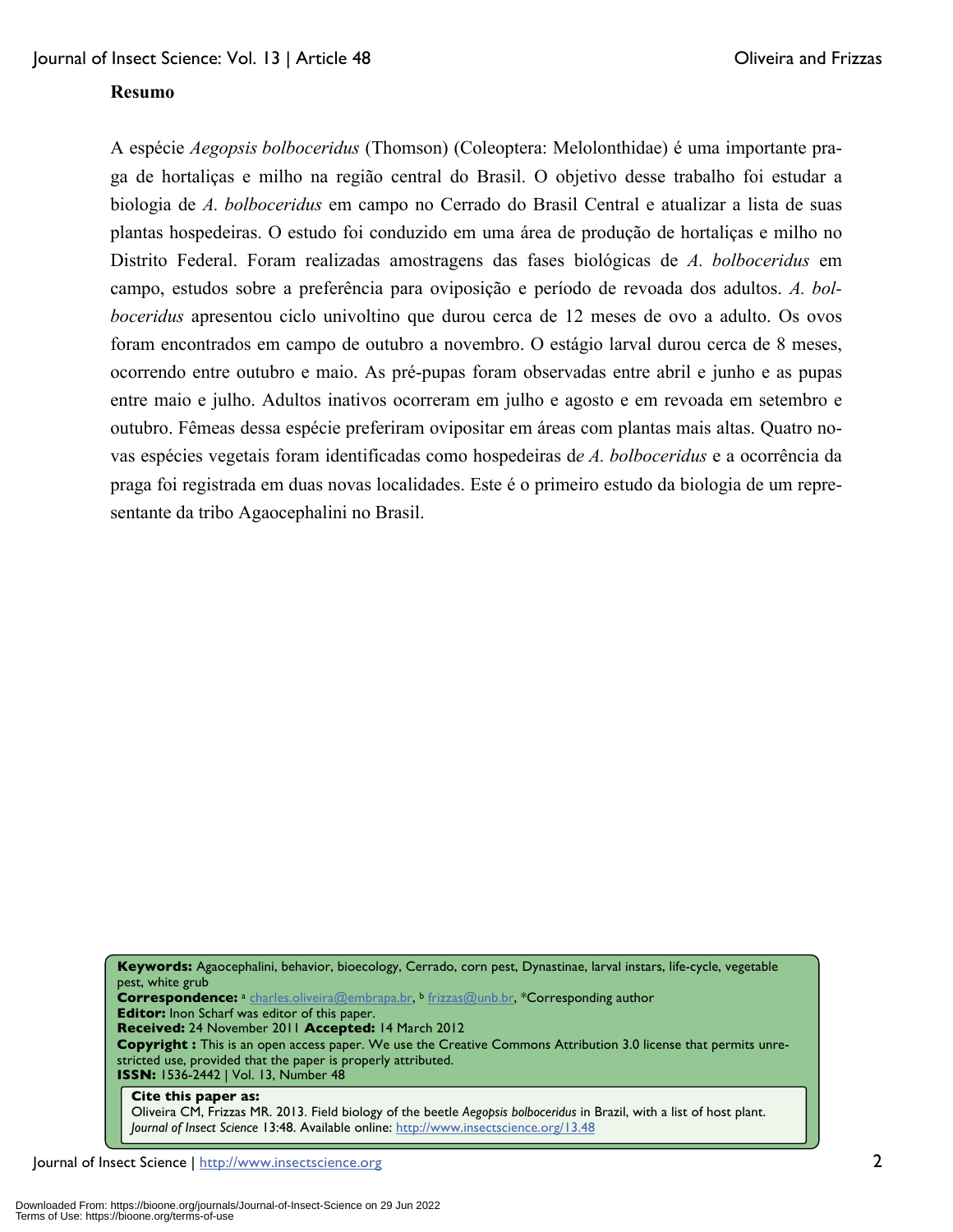## **Introduction**

The white grubs are beetle larvae of the Melolonthidae (Insecta: Coleoptera) family (*sensu*  Endrödi 1966; Morón 2001, 2004). This family comprises an important group of soil pests that cause severe damage to several types of crops by attacking their root system, decreasing productivity, and usually killing the plants (King 1984; Morón 1997b; Oliveira et al. 2007, 2008). The larvae usually develop in the soil, feeding on organic matter, including plant roots. They can also be found associated with some social insects (ants and termites) or developing in the cavities of live tree trunks and branches, beneath the bark or among the roots and in the auxiliary cavities of epiphytic plants (Morón 1997a, 2001). The Melolonthid adults can feed on all parts of angiosperms and gymnosperms, with a few species also preying on other insects. In Brazil, there are 1,008 species of the Melolonthidae family, belonging to 97 genera, whose larvae develop in the soil (Morón 2004). The genus *Aegopsis*  Burmeister (Coleoptera: Melolonthidae: Dynastinae) belongs to the tribe Agaocephalini. It is exclusively found in the neotropics, and is currently known to include four species: *A. curvicornis*, *A. peruvianus*, *A. chaminadei*, and *A. bolboceridus* (Thomson).

*A. bolboceridus* was recently recorded as an agricultural pest that causes damage in areas of grain and vegetable production in the Brazilian Cerrado (Oliveira et al. 2008**).** During the rainy season, the larvae feed on the roots of a wide range of crops, often decreasing productivity and usually killing the plants (Oliveira et al. 2008; Oliveira 2009). This kind of damage has already been reported in at least 11 species of plants (Oliveira et al. 2008), and its presence has been confirmed in > 50% of the vegetable and corn production areas in central Brazil (Federal District and Goiás) (Oliveira 2009). The absence of reports on the occurrence of this pest until 2005 in central Brazil is attributable to the fact that only a few researchers study the soil pests in this region of the country.

The Brazilian Cerrado, where most of the food production in Brazil takes place (CONAB 2011), has a typically bimodal climate, with two well-defined seasons: a dry season (April to September), with an average annual rainfall of 185 mm, and a rainy season (October to March), with an average annual rainfall of 1,212 mm (Silva et al. 2008). This distinctive weather condition appears to have a decisive influence on the behavior and biology of insects within this biome (Gottsberger and Silberbauer-Gottsberger 2006; Oliveira and Frizzas 2008; Silva et al. 2011). In the rainy season, the temperature and water availability allow for widespread development of food resources for phytophagous insects (Silva et al. 2011). In the dry season, these resources are extremely scarce, which represents a serious obstacle to the development of many insect species. This type of environmental stress is a regular occurrence in the Cerrado, and these changes are normally predictable. The insects take advantage of this predictability by undergoing physiological and behavioral alterations that prepare them for the approaching season. Furthermore, it allows the hypothesis that insect species that have long cycles, as many Scarabaeoidea, synchronize their active stages of development with the rainy season in the Brazilian Cerrado and use specific strategies for survival (e.g. diapause) during the dry season.

A number of studies have been conducted to investigate the bioecology of Scarabaeoidea under field conditions (Jarvis 1966; Wiener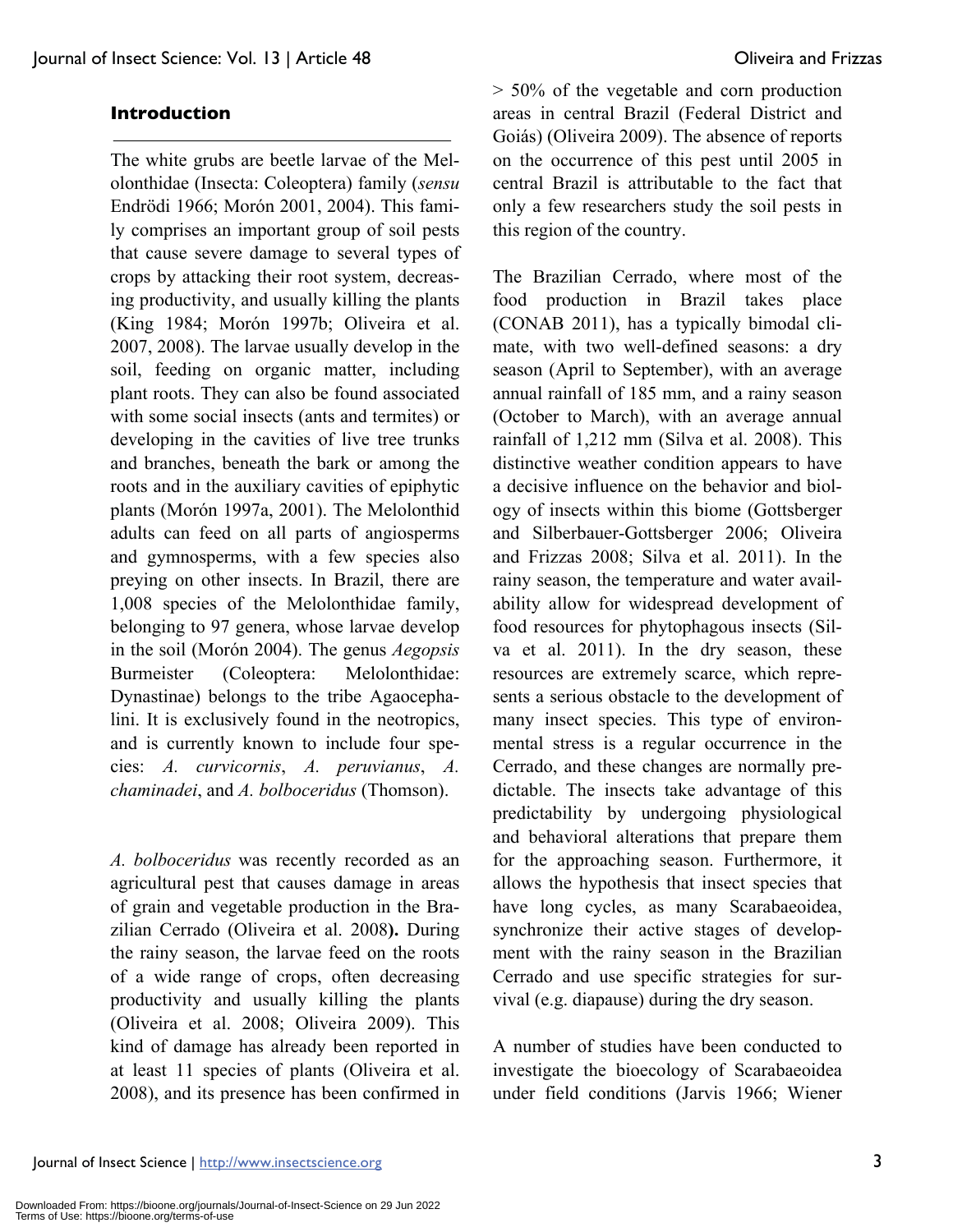and Capinera 1980; Lumbreras et al. 1990; Grunshaw 1992; Kuniata and Young 1992; Vitner 2000; Ansari et al. 2006). However, in Brazil, few studies have been conducted on this group of insects (Santos 1992; Silva and Loeck 1996), and no information exists on the biological aspects of the Agaocephalini (Pardo-Locarno and Morón 2006; Oliveira et al. 2008; Grossi 2009), which is essential for developing management strategies for *A. bolboceridus* in Brazil.

In addition to the biological aspects of *A. bolboceridus*, it is necessary to investigate the range of host plants and the geographical distribution of the pest. For example, the management strategies to be used can vary, depending on the host plants. Information about the geographical distribution of the pest can help monitor the expansion of *A. bolboceridus* to regions where the pest was not previously found. In addition, knowledge of behavioral characteristics, such as the swarming period and preferred oviposition sites, may allow for control measures, including capturing adults or modifying the characteristics of oviposition sites, making the area under cultivation less preferable to females.

The purpose of this work was to study the biological aspects (life cycle), behavioral aspects (oviposition behavior and swarming period), and host plants of *A. bolboceridus* in the field in the Brazilian Cerrado, and to relate these biological variables to the climatic characteristics of this biome as the basis for implementation of strategies to manage this pest.

#### **Materials and Methods**

#### **Study area**

Field investigations were conducted at the Taquara Rural Center (Chácara 70), PlanaltiPlanaltina/DF, Brazil (15º 37' 12.86" S; 47º3 1' 49.10" W; 1050 m) in an area of approximately 3 hectares. In this area, corn and at least 10 other species of vegetables are cultivated in spring/summer (October to March). In fall/winter, vegetables are cultivated using only sprinkler irrigation (April to September). Laboratory studies were conducted at Embrapa Cerrados (Planaltina/DF, Brazil) in climate chambers under controlled conditions  $(25 \pm 2^{\circ} \text{ C}, 70 \pm 23\% \text{ RH}, \text{ and } 12:12 \text{ L:}D \text{ pho-}$ toperiod). Climatic variables, average monthly temperatures, total monthly rainfall, and average monthly relative humidity were recorded throughout the study period by the Embrapa Cerrados weather station, located approximately 20 km from the experimental area.

#### **Biological cycle**

To study the occurrence and duration of biological stages of *A. bolboceridus*, samplings were conducted in the field every two weeks between November 2004 and November 2007 (72 sampling events in total). On each sampling occasion, 20 trenches (50  $\times$  50 cm in area and 30 cm deep) were dug at random locations within the experimental area using a mattock (using trenches is a common method for locating the biological stages of Melolonthidae that develop in soil (Oliveira et al. 1996; Oliveira 1997)). The developmental stages of *A. bolboceridus* were recorded on site.

A subsample of the specimens found during each sampling event was transported to the laboratory, placed in plastic trays (40 cm long, 25 cm wide, and 8 cm high) containing moist, sterile soil from the experimental area, and maintained under controlled conditions. Trays containing bean plants (*Phaseolus vulgaris* L.), a natural host of *A. bolboceridus* (Oliveira et al. 2008), were used as food source for larval rearing (adults do not feed). For the egg,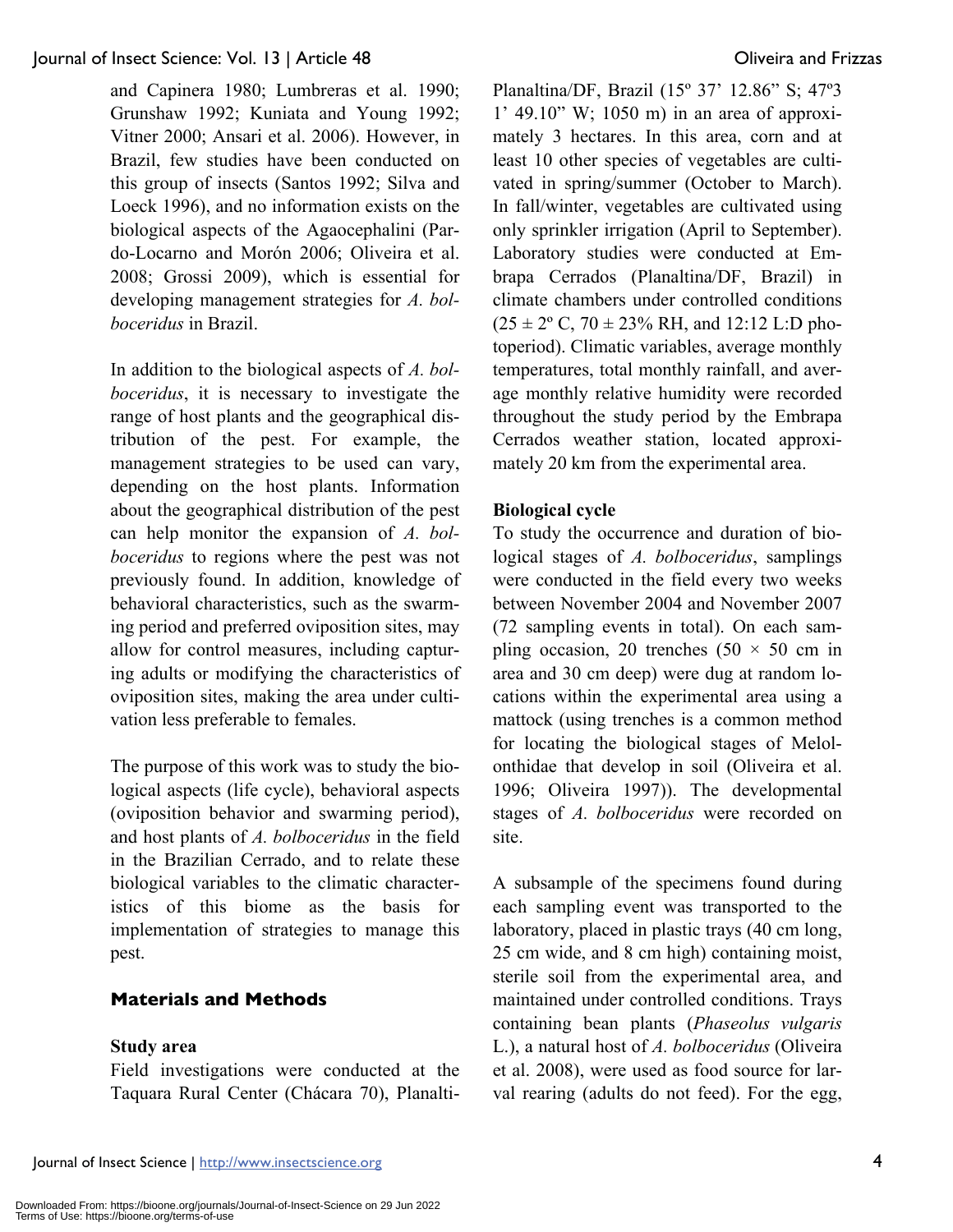pre-pupae, and pupa phases, the trays contained only soil. The adult specimens obtained from these samples were used for specific taxonomic identification (see below).

# **Determination of the number of instars**

During sampling, a subsample of the *A. bolboceridus* larvae found was transported to the laboratory and boiled for approximately 2 minutes in an alcohol and water (1:1) solution (Almeida et al. 1998) to fixate the tissues. Next, the larvae were stored in bottles containing 70% alcohol. Later, the head capsule was measured using a micrometer attached to a stereomicroscope (Stemi SV6, Zeiss, www.zeiss.com). Measurements were performed on the dorsal region of the head of the larvae between the bases of the antennae. These measurements were placed in a frequency distribution to visualize the number of larval instars. To verify the pattern of growth during the larval stage, the mean measurement of the head capsule in each instar defined (response variable) was plotted against the number of larval instars (predictor variable), and a linear regression model, using the SAS statistical package (PROC REG; SAS Institute 2001), was established to verify the geometric pattern of growth. According to Dyar's rule (Dyar 1890), any deviation from this line would indicate that some instar was absent (Parra and Haddad 1989; Cunha et al. 1998). The growth rate was determined by dividing the mean measurement of the head capsule in the next instar by the mean measurement of the head capsule in the previous instar.

#### **Swarming period**

Adults of *A. bolboceridus* are attracted to light. To evaluate the flight periods of adults, a light trap was installed at the center of the experimental area for weekly collections of adults between August 2006 and December 2007. Light traps provide reliable information on changes in the real size of populations of many species of night-flying insects (Wolda 1978) when their activity patterns are measured over time. The trap, similar to the INTRAL model, was made of metal and was formed by 4 fins arranged vertically into 2 perpendicular planes. A lamp was placed between the fins. This set was fixed to a metal plate (top) and a metal funnel (bottom). A F15T12 Black Light 350 fluorescent tube (Havells Sylvania Brazil Ltd, www.havellssylvania.com) that was powered by a 12V–60 Ah automotive battery (Cral Batteries Ltd., www.cral.com.br) and was coupled to a collection vessel containing alcohol and water (1:1) was used. The trap was fixed to a metal pole with a height of approximately 2 m, and the light remained on for 14 hr (18:00–08:00). The collected insects were transported to the laboratory, where *A. bolboceridus* specimens were separated from the other insects under a stereomicroscope.

The number of *A. bolboceridus* adults collected each month was correlated with the data of temperature, rainfall, and relative humidity, using the SAS statistical package (PROC CORR; SAS Institute 2001). The correlation was established for only the months in which the presence of adults in the light trap was detected.

#### **Preferred oviposition sites**

Previous studies have shown that some members of the Melolonthidae select areas with plants taller than the surrounding vegetation as aggregation sites at which to mate and place eggs nearby (Garcia et al. 2003; Oliveira and Garcia 2003). In October and November 2005 and 2006, studies were undertaken to assess the oviposition sites of *A. bolboceridus* with respect to the presence of taller plants (> 0.80 m in height) such as *Brachiaria decumbens* Stapf cv Basilisk, *B. plantaginea* (Link)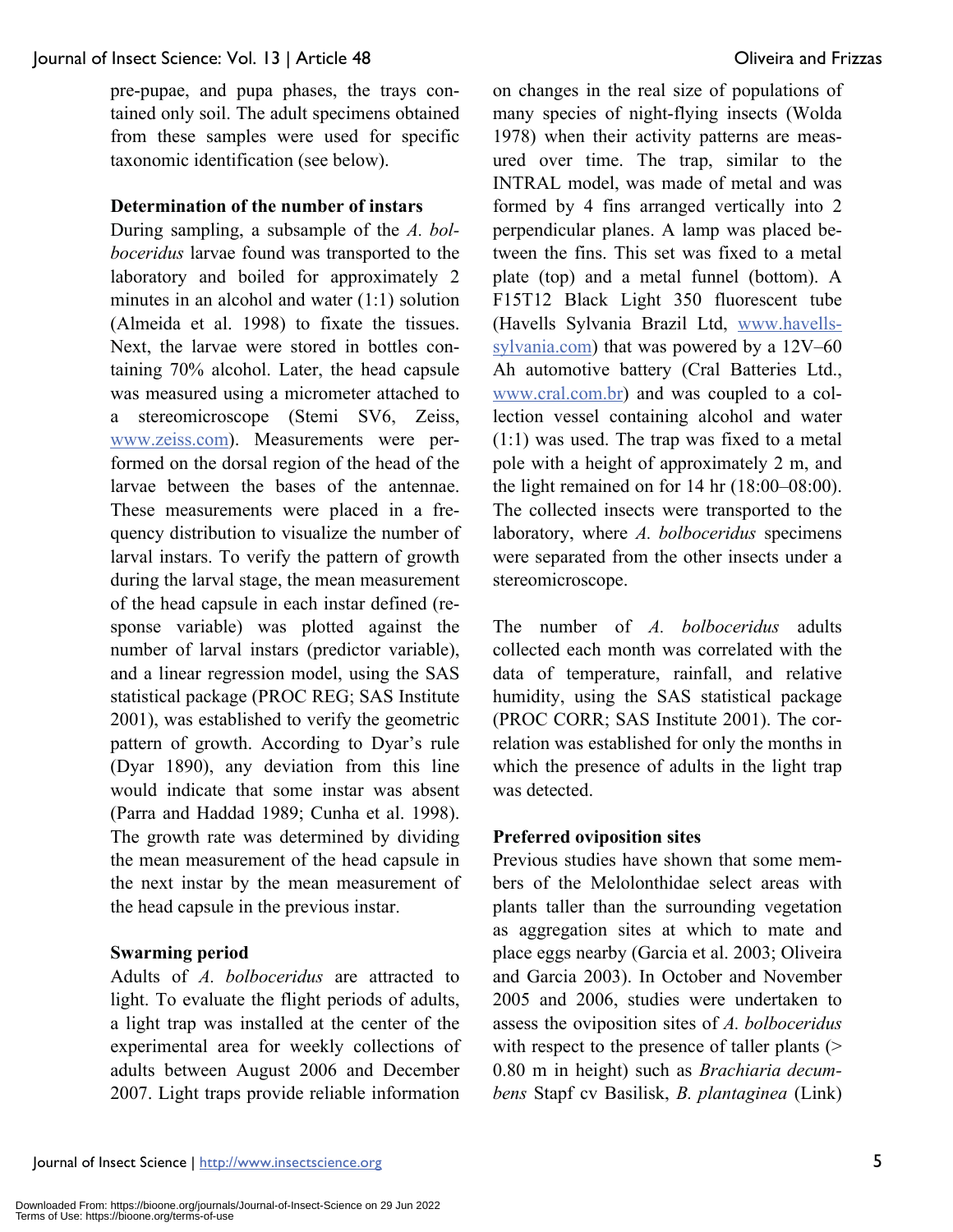Hitch, *Panicum maximun* Jacq, and *Emilia sonchifolia* (L.) DC, and with respect to surrounding vegetation with presence of smaller plants  $( $0.15 \text{ m}$  in height) that had sparse dis$ tribution within the experimental area, such as *Tridax procumbens* L., *Bidens pilosa* L., *Sida santaremnensis* Monteiro, *Amaranthus hybridus* L., *Commelina benghalensis* L., and *Rhynchelytrum repens* (Willd.) CE Hubb. Samples were collected weekly from 40 random points within the experimental area; 20 points were located in areas with taller plants, and 20 points were located in areas with smaller plants. Trenches  $(50 \times 50 \text{ cm})$  in area and 30 cm deep) were excavated at each sampling point, and the number of eggs was recorded on site. A subsample of the eggs obtained was taken to the laboratory and maintained in Petri dishes (9 cm in diameter and 1.5 cm high) containing moist, sterilized soil, and covered with a perforated plastic film. After hatching, the larvae were reared until adult emergence to confirm their identification. The data on the number of eggs collected from the areas with taller plants and without vegetation were compared through *t*test analysis using the SAS statistical package (PROC TTEST; SAS Institute 2001).

#### **Host plants**

In addition to the experimental area, other locations in Brazil that recorded attacks/damage by *A. bolboceridus* were visited, and the attacked plant species were identified. Farms showing symptoms of *A. bolboceridus* attacks were identified with the help of extension workers from the Technical Assistance and Rural Extension Company and a private crop consultant. The larvae found among plants with symptoms of attacks were transported to the laboratory and reared until adult emergence to confirm their identification.

#### **Taxonomic identification**

For specific taxonomic identification, immature specimens collected during the study were reared in the laboratory until adult emergence and, together with the adults collected in the field, were compared with specimens deposited in the Embrapa Cerrados entomological collection that were previously identified by Dr. Miguel Angel Morón (Red de Biodiversidad y Sistemática, Instituto de Ecologia, A.C., Xalapa, Veracruz, Mexico) (see Oliveira et al. 2008). Identification was based on an examination of the external morphological characteristics and the genitalia. *Voucher* specimens of the studied material were deposited in the entomological collections of the Embrapa Cerrados, "Luiz de Queiroz" College of Agriculture (ESALQ) (Piracicaba/SP, Brazil) and Instituto de Ecologia, A.C. (IEXA) (Xalapa, Veracruz, Mexico).

# **Results**

# **Biological cycle**

The results of this study showed that *A. bolboceridus* undergoes a univoltine cycle, with approximately a 10-month period from egg to emergence of sexually immature adults, and approximately 12 months until the appearance of active adults (Figure 1). *A. bolboceridus*  eggs were found in the field during October and November, soon after the onset of the rainy season (Figure 2), with 95.5% of the eggs found in October (Figure 1; Table 1). The eggs were isolated, but very close to each other, usually within a small chamber made of soil constructed by the female.

**Larval phase.** The larval phase was the longest among the developmental stages of *A. bolboceridus*, and larvae were found in different instars over a period of 8 months from October to May (Figure 1; Table 1). The head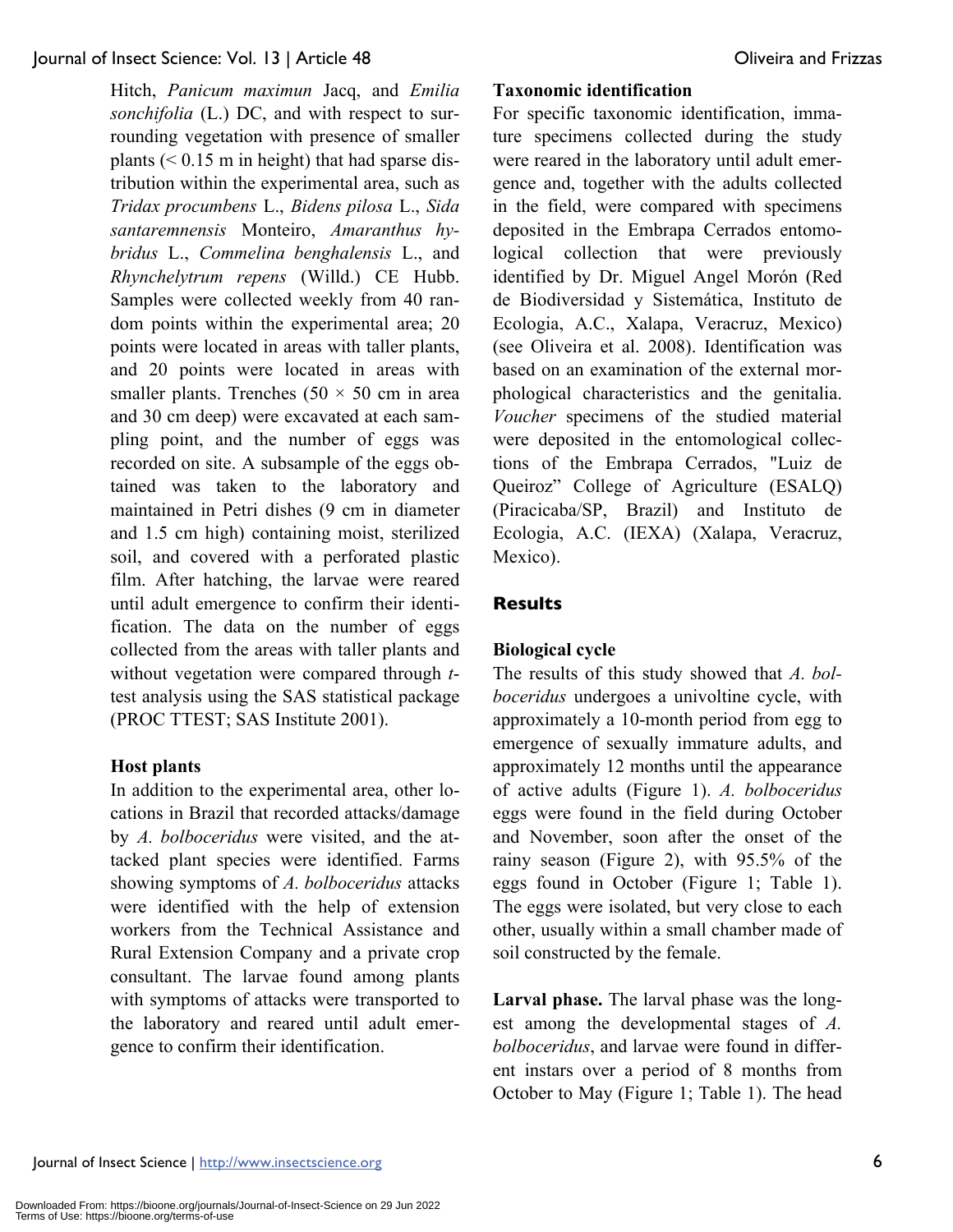capsule measurements obtained for *A. bolboceridus* suggested the existence of three instars, with measurements of approximately  $2.97 \pm 0.016$  mm (mean  $\pm$  SEM) for the first instar,  $5.04 \pm 0.021$  mm for the second instar, and  $8.00 \pm 0.035$  mm for the third instar. The growth rate was 1.7 from the first to second instar and 1.6 from the second to third instar, following Dyar's rule (Dyar 1890). There was no overlap of 95% confidence intervals between the instars (Table 2). Linear regression analysis provided the following equation:  $y =$  $0.3067 + 2.515x$  (R<sup>2</sup> = 0.989; n = 1,556). This indicates a geometric growth for the three larval instars, determined following Dyar's rule. In addition, the frequency distribution curve of the width of the head capsules indicates the presence of three instars (Figure 3).

First-instar larvae were found in the field between October and December, and 62.7% of these larvae were observed in November. Second-instar larvae were found from November to January, also with a peak in November (63.2%). Third-instar larvae were found for seven months, between November and May; however, from February on, only this instar was observed (Figure 1; Table 1). In March and April, third-instar larvae were commonly found beginning the construction of small elliptical-shaped clay chambers, known as pupal chambers, with internal dimensions ranging in length from 2.0 cm to approximately 4.0 cm.

**Pre-pupa and pupa.** Specimens in the prepupal stage were observed between April and June, predominately in May (72.6%) (Table 1). At this stage, the specimens were much smaller than third-instar larvae, exhibiting a wrinkled body with an opaque white color, and dorso-ventral flattening in the terminal region of the body. The pre-pupae measured approximately 3.6 cm while the third-instar larvae reached 8.7 cm. Pupae were found in the field from May to July, with the greatest number of specimens being collected in May  $(50.0\%)$  (Table 1). The pre-pupal stage appears to be relatively short (approximately one month), as the first pre-pupae were found in April and the first pupae in May. The pupal stage is assumed to be slightly longer because the first specimens in this phase were found in May, and adult emergence was observed starting in July (Figure 1; Table 1). These two stages, pre-pupa and pupa, occur within the pupal chambers (Figure 1).

**Adults.** During soil sampling, adults were found between July and October; they were observed (inactive) inside the pupal chambers until August and outside of the chambers (ac-

| Table 1. Relative percentage of developmental stage/instar occurrence of Aegopsis bolboceridus in relation to the month of the |              |                               |              |              |          |          |              |  |
|--------------------------------------------------------------------------------------------------------------------------------|--------------|-------------------------------|--------------|--------------|----------|----------|--------------|--|
| year and total number of specimens collected each month via soil samples (50 x 50 x 30 cm) in 2004-2007 at Planaltina/DF.      |              |                               |              |              |          |          |              |  |
| <b>Month</b>                                                                                                                   |              | Percentage $(n)$ <sup>1</sup> |              |              |          |          |              |  |
|                                                                                                                                | <b>Eggs</b>  | $1st$ instar                  | $2nd$ instar | $3rd$ instar | Pre-Pupa | Pupa     | <b>Adult</b> |  |
| January                                                                                                                        | $0.0(0)^{a}$ | 0.0(0)                        | 3.0(46)      | 31.4(571)    | 0.0(0)   | 0.0(0)   | 0.0(0)       |  |
| February                                                                                                                       | 0.0(0)       | 0.0(0)                        | 0.0(0)       | 20.0(363)    | 0.0(0)   | 0.0(0)   | 0.0(0)       |  |
| March                                                                                                                          | 0.0(0)       | 0.0(0)                        | 0.0(0)       | 11.5(209)    | 0.0(0)   | 0.0(0)   | 0.0(0)       |  |
| April                                                                                                                          | 0.0(0)       | 0.0(0)                        | 0.0(0)       | 6.3(113)     | 24.2(15) | 0.0(0)   | 0.0(0)       |  |
| May                                                                                                                            | 0.0(0)       | 0.0(0)                        | 0.0(0)       | 0.3(5)       | 72.6(45) | 50.0(50) | 0.0(0)       |  |
| June                                                                                                                           | 0.0(0)       | 0.0(0)                        | 0.0(0)       | 0.0(0)       | 3.2(2)   | 40.0(40) | $\bf{0}$     |  |
| July                                                                                                                           | 0.0(0)       | 0.0(0)                        | 0.0(0)       | 0.0(0)       | 0.0(0)   | 10.0(10) | 38.0(35)     |  |
| August                                                                                                                         | 0.0(0)       | 0.0(0)                        | 0.0(0)       | 0.0(0)       | 0.0(0)   | 0.0(0)   | 20.7(19)     |  |
| September                                                                                                                      | 0.0(0)       | 0.0(0)                        | 0.0(0)       | 0.0(0)       | 0.0(0)   | 0.0(0)   | 27.2(25)     |  |
| October                                                                                                                        | 95.5(515)    | 35.2 (366)                    | 0.0(0)       | 0.0(0)       | 0.0(0)   | 0.0(0)   | 14.1(13)     |  |
| November                                                                                                                       | 4.5(24)      | 62.7(651)                     | 63.2 (980)   | 9.6(174)     | 0.0(0)   | 0.0(0)   | 0.0(0)       |  |
| December                                                                                                                       | 0.0(0)       | 2.1(22)                       | 33.8(525)    | 21.2(384)    | 0.0(0)   | 0.0(0)   | 0.0(0)       |  |
| Total                                                                                                                          | 100 (539)    | 100 (1039)                    | 100 (1551)   | 100 (1819)   | 100(62)  | 100(100) | 100(92)      |  |

1 Numbers in parentheses represent the sum of specimens collected during each month of the year in 2004, 2005, 2006, and 2007.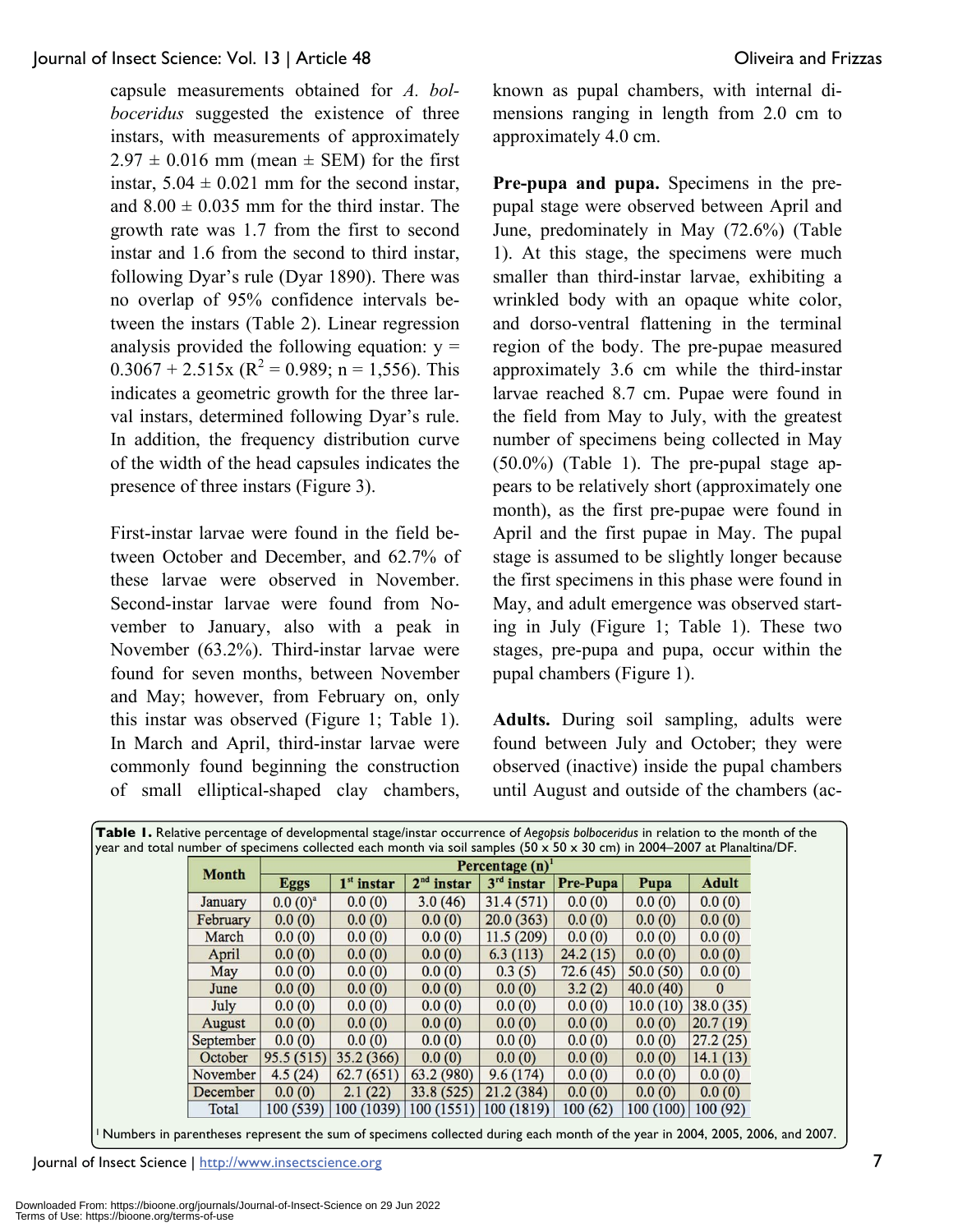tive) in September and October. Swarming *A. bolboceridus* adults were captured in the months of September ( $n = 3$  for 2006,  $n = 2$ ) for 2007) and October ( $n = 44$  for 2006,  $n =$ 63 for 2007) using a light trap. The peak of the adult population always occurred in October, the same period when eggs were most commonly found in the soil (Table 1). This suggests that soon after the swarming period begins, mating occurs and egg-laying also starts.

It was observed that both sexes of *A. bolboceridus* can fly. Sexual dimorphism was evident, with the presence of one thoracic and two cephalic horns being observed in males. Feeding by adults was not observed. Adults were found above ground only at night, when some were observed mating, which suggests that males and females leave the soil for mating and dispersal. The period of September– October, when active *A. bolboceridus* adults were collected, is the same timeframe as the onset of the rainy season in the brazilian Cerrado (Figure 2). A significant correlation was observed between the number of adults captured and increased rainfall (2006:  $R^2 = 0.977$ ,  $p = 0.0227$ ; 2007:  $R^2 = 0.984$ ,  $p = 0.0158$ ).

#### **Preferred oviposition sites**

The *A. bolboceridus* females showed a clear oviposition preference for areas with the presence of taller plants. In 2005, an average of  $13.76 \pm 2.65$  (mean  $\pm$  SEM) (n = 1,376) eggs was registered at sampling points with taller plants, and  $0.7 \pm 0.24$  (n = 66) eggs on smaller

**Table 2.** Average head capsule width (± SEM), head capsule amplitude variation, confidence interval (CI), and growth rate (K) for *Aegopsis bolboceridus* larvae collected in the field in 2004–2007 at Planaltina/DF.

| $Instar(n)$    |                  |             | Average (mm) Amplitude (mm) $ CI (p < 0.005)$ (mm) K |     |
|----------------|------------------|-------------|------------------------------------------------------|-----|
| First $(295)$  | $2.97 \pm 0.005$ | $2.7 - 3.2$ | $2.96 - 2.98$                                        |     |
| Second $(646)$ | $5.04 \pm 0.007$ | $4.6 - 5.4$ | $5.03 - 5.06$                                        |     |
| Third $(615)$  | $8.00 \pm 0.011$ | $7.3 - 8.5$ | $7.98 - 8.03$                                        | 1.6 |
| $R^2$          | 0.99             |             |                                                      |     |

plants. In 2006, an average of  $14.72 \pm 2.70$  (n  $= 1,472$ ) and  $0.5 \pm 0.21$  (n = 54) eggs was registered at sampling points with taller and smaller plants, respectively (Table 3). Statistically significant differences were found between the oviposition sites studied (2005: *t*  $= -4.93$ , df  $= 98$ ,  $p < 0.001$ ; 2006:  $t = -5.24$ , df  $= 98$ ,  $p < 0.001$ ), as the number of eggs in areas with taller plants was 19 and 29 times higher than that of areas with smaller plants in 2005 and 2006 respectively.

#### **Host plants**

In this study, *A. bolboceridus* was found to be present in corn (*Zea mays* L.) at two new locations, Luziânia/GO and Planaltina/DF, as well as in four new host plants: strawberry (*Fragaria × ananassa* Duch), gilo (*Solanum gilo* Raddi), tomato (*Lycopersicon esculentum* Mill), and beet (*Beta vulgaris* L.). The attack on strawberry and gilo occurred at a new location, Brazlândia/DF (Table 4).

#### **Discussion**

The results demonstrated that *A. bolboceridus* presented a relatively long biological cycle (about 1 year) with bioecological features highly adapted to the climatic conditions of the Cerrado of Central Brazil, especially with

**Table 3.** Average number (±SEM) of *Aegopsis bolboceridus* eggs per soil sample (50 x 50 x 30 cm) collected in October and November of 2005 and 2006 at Planaltina/DF from points with and without vegetation presence.

|           | 2005                      |                                  | 2006       |                          |                |  |
|-----------|---------------------------|----------------------------------|------------|--------------------------|----------------|--|
| Date      |                           | <b>Vegetation Non-Vegetation</b> | Date       | <b>Vegetation</b>        | Non-Vegetation |  |
| $7-Oct$   | $7.9 \pm 2.36$            | $0.1 \pm 0.04$                   | $11$ -Oct  | $5.7 \pm 1.14$           | $0.1 \pm 0.04$ |  |
| $15-Oct$  | $ 36.8 \pm 3.52 $         | $1.9 \pm 0.44$                   | $18$ -Oct  | $19.3 \pm 0.68$          | $1.7 \pm 0.39$ |  |
|           | 23-Oct $18.7 \pm 1.05$    | $1.2 \pm 0.23$                   | $26$ -Oct  | $41.7 \pm 3.52$          | $0.7 \pm 0.19$ |  |
| $30$ -Oct | $4.7 \pm 0.61$            | $0.1 \pm 0.04$                   | $31 - Oct$ | $6.3 \pm 0.99$           | $0.2 \pm 0.06$ |  |
| $11-Nov$  | $0.7 \pm 0.12$            | $0.0 \pm 0.00$                   | $9-Nov$    | $0.6 \pm 0.12$           | $0.0 \pm 0.00$ |  |
|           | Average $ 13.8 \pm 2.65 $ | $0.7 \pm 0.24$                   |            | Average $14.72 \pm 2.70$ | $0.5 \pm 0.21$ |  |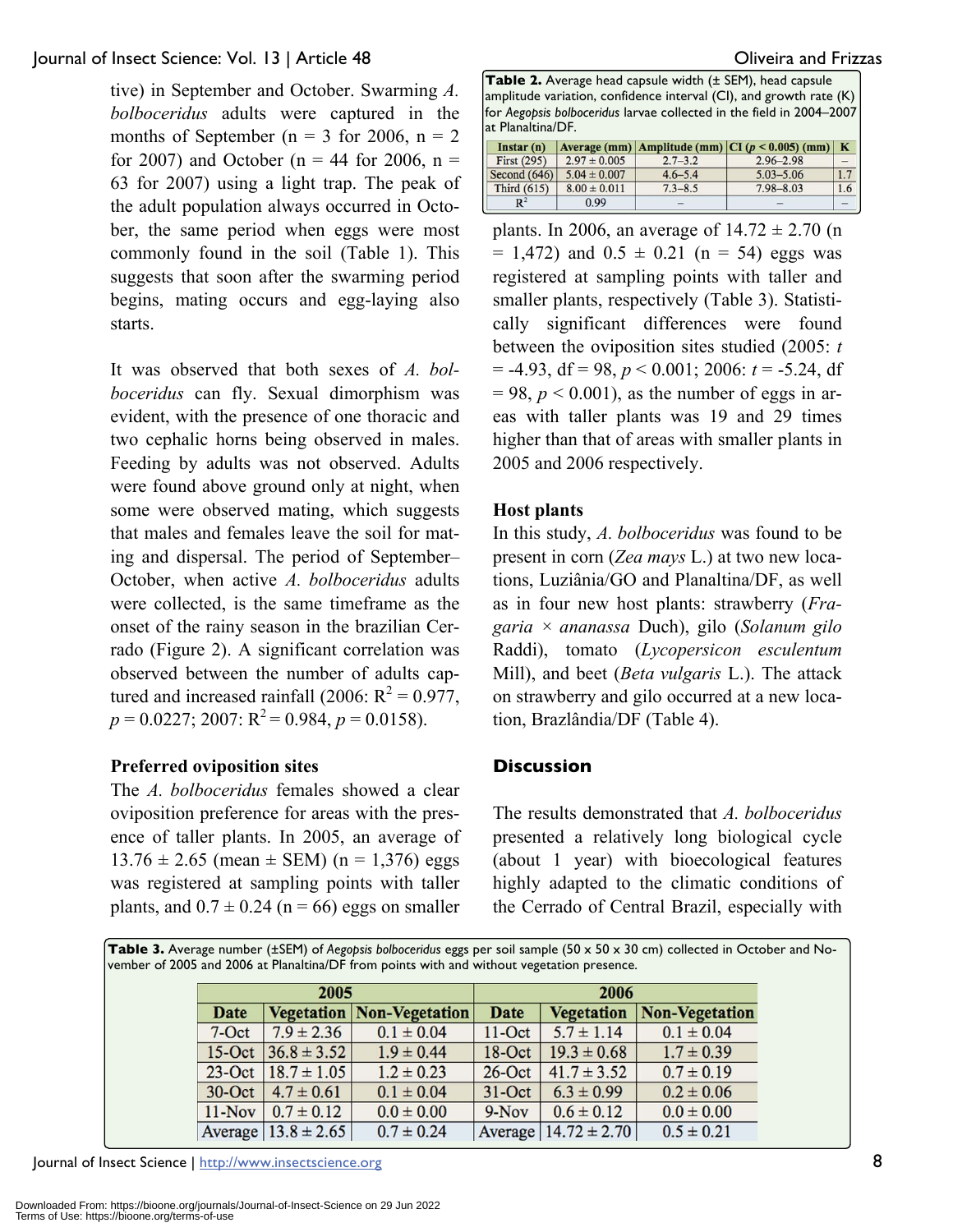**Table 4.** List of host species and their botanical families, collection sites, geographical coordinates, and reference to *Aegopsis bolboceridus* in central Brazil.

| <b>Species</b>                        | Family              | Location              | Longitude (W) | Latitude (S)           | Altitude (m) | Reference              |
|---------------------------------------|---------------------|-----------------------|---------------|------------------------|--------------|------------------------|
| Brachiaria sp.                        | Poaceae             | Planaltina/DF         | 47°31'52.65"  | 15°37'13.22"           | 1048         | Oliveira et al. (2008) |
| Brassica oleracea L. var. acephala    | <b>Brassicaceae</b> | Planaltina/DF         | 47°31'52.65"  | 15°37'13.22"           | 1048         | Oliveira et al. (2008) |
| Brassica oleracea L. var. botrytis    | <b>Brassicaceae</b> | Planaltina/DF         | 47°31'52.65"  | 15°37'13.22"           | 1048         | Oliveira et al. (2008) |
| Brassica oleracea L. var. capitata    | <b>Brassicaceae</b> | Planaltina/DF         | 47°31'52.65"  | 15°37'13.22"           | 1048         | Oliveira et al. (2008) |
| Capsicum annuum L.                    | Solanaceae          | Planaltina/DF         | 47°31'52.65"  | 15°37'13.22"           | 1048         | Oliveira et al. (2008) |
| Capsicum chinense Jacq.               | Solanaceae          | Planaltina/DF         | 47°31'52.65"  | 15°37'13.22"           | 1048         | Oliveira et al. (2008) |
| Cucumis sativus L.                    | Cucurbitaceae       | Planaltina/DF         | 47°31'52.65"  | 15°37'13.22"           | 1048         | Oliveira et al. (2008) |
| Phaseolus vulgaris L.                 | Fabaceae            | Planaltina/DF         | 47°31'52.65"  | 15°37'13.22"           | 1048         | Oliveira et al. (2008) |
| P. vulgaris L. var. Macarrão Brasília | Fabaceae            | Planaltina/DF         | 47°31'52.65"  | 15°37'13.22"           | 1048         | Oliveira et al. (2008) |
| Saccharum officinarum L.              | Poaceae             | Planaltina/DF         | 47°31'52.65"  | 15°37'13.22"           | 1048         | Oliveira et al. (2008) |
| Solanum melongena L.                  | Solanaceae          | Planaltina/DF         | 47°31'52.65"  | 15°37'13.22"           | 1048         | Oliveira et al. (2008) |
| Zea mays L.                           | Poaceae             | Agua Fria de Goiás/GO | 47°49'18.10"  | 14°52'21.90"           | 1106         | Oliveira et al. (2008) |
| Zea mays L.                           | Poaceae             | Luziânia/GO           | 47°40' 02.63" | $16^{\circ}12'$ 11.09" | 985          | New record             |
| Zea mays L.                           | Poaceae             | Planaltina/DF         | 47°31' 50.29" | $15°37'$ 12.46"        | 1051         | New record             |
| Fragaria × ananassa Duch              | Rosaceae            | Brazlândia/DF         | 48°10' 22.72" | 15°40'06.41"           | 1206         | New record             |
| Solanum gilo Raddi                    | Solanaceae          | Brazlândia/DF         | 48°10' 22.72" | $15^{\circ}40'06.41"$  | 1206         | New record             |
| Lycopersicum esculentum Mill          | Solanaceae          | Planaltina/DF         | 47°31' 50.29" | 15°37'12.46"           | 1051         | New record             |
| Beta vulgaris L.                      | Chenopodiaceae      | Planaltina/DF         | 47°31' 50.29" | $15°37'$ 12.46"        | 1051         | New record             |

regard to the availability of water and food. These results support the hypothesis that, in the Cerrado, species with a long cycle synchronize their life cycle with environmental conditions, presenting polyphagia, intense feeding activity, and accumulating reserves during the rainy season, and with larval diapause and adult inactivity during the dry season.

Similar to *A. bolboceridus*, most Melolonthidae, which are considered pests in Brazil, produce only one generation per year (Oliveira et al. 1996; Silva and Loeck 1996; Rodrigues et al. 2008a; Santos and Ávila 2009). Nesting behavior, similar to that of *A. bolboceridus*, has previously been observed for several other Melolonthidae subfamilies (King 1984; Kuniata and Young 1992; Santos 1992; Rodrigues et al. 2008a). Species that lay eggs in soil usually build oviposition chambers using a sticky secretion from the colleterial glands (Hayes 1929).

The presence of a larval phase that is longer than the other stages appears to be a common feature in most Scarabaeoidea (Hayes 1929; see Silva and Loeck 1996 for an extreme example). *A. bolboceridus* larvae were found moving freely in the soil and did not construct permanent galleries, as has been observed for other Dynastinae (Silva and Loeck 1996; Gassen 2000). The occurrence of three instars observed in *A. bolboceridus* is practically a rule for species of Scarabaeoidea (Hayes 1929; Ritcher 1957). However, some species of the genus *Pleocoma*, such as *P. minor* and *P. crinita*, may exhibit up to 13 instars (Ellertson and Ritcher 1959). Characteristics such as the construction of the pupal chambers (Ritcher 1957; King 1984) have also been observed in several species (Baucke 1965; Kuniata and Young 1992; Silva and Loeck 1996; Rodrigues et al. 2008a, b).

Studies have shown that the first rains occurring during the period from September to October at the beginning of the rainy season in the brazilian Cerrado act as a stimulus for the majority of insects to resume activity, especially those that live underground (Oliveira and Frizzas 2008; Silva et al. 2011). Therefore, the increase in soil moisture appears to provide the necessary stimulus for *A. bolboceridus* adults to leave the pupal chamber and initiate the swarming period, whose peak of the adult population occurs in October. Other Melolonthidae found in central Brazil, such as *L. fuscus* (Rodrigues et al. 2008a; Costa et al. 2009) and *L. suturalis* (Santos and Ávila 2009), also exhibit a peak adult population in October. Adults of *A. bol-*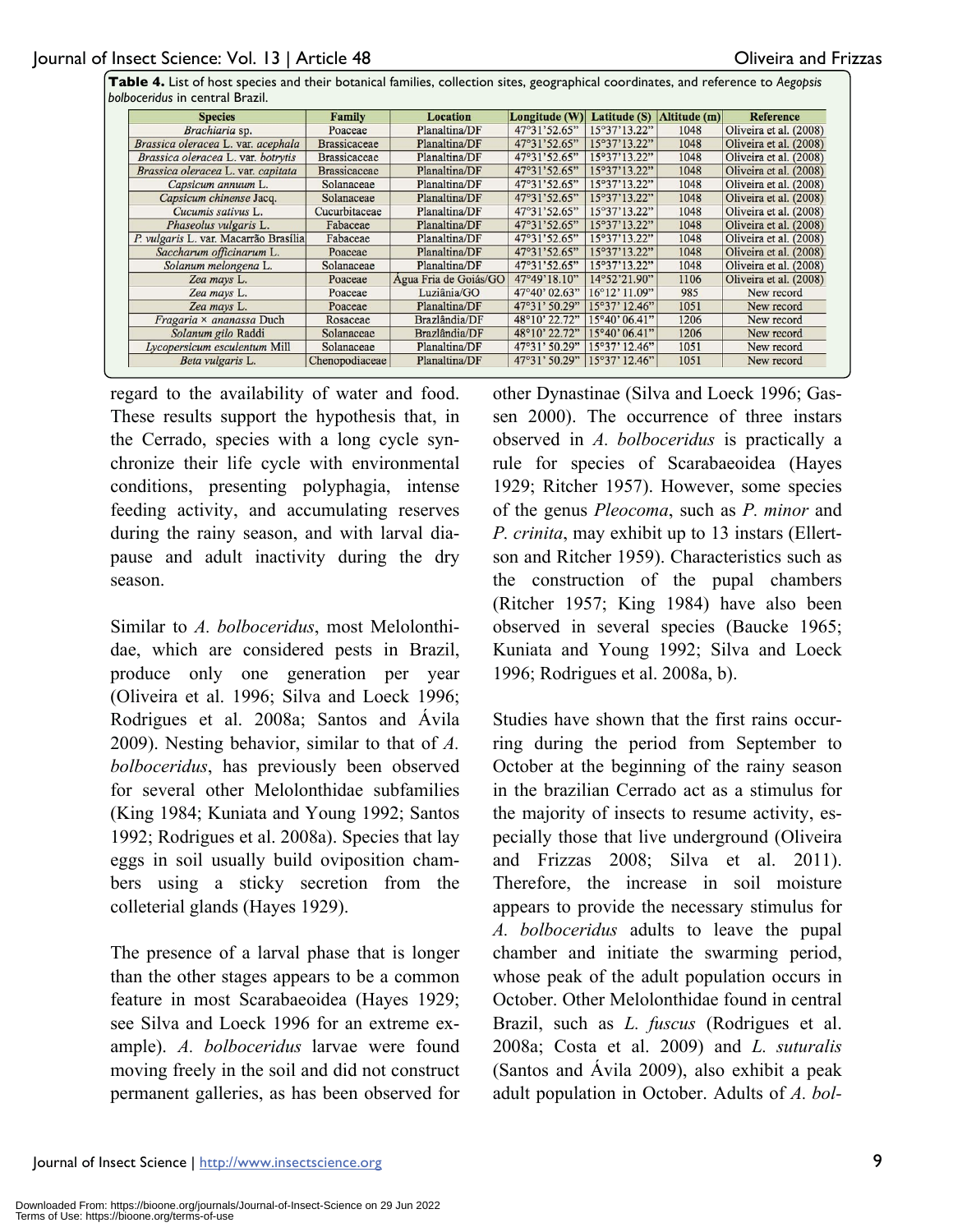*boceridus* presented sexual dimorphism, as in other Dynastinae (Baucke 1965; Onore and Morón 2004; Céspedes and Ratcliffe 2010).

The preference for areas with taller plants by the female *A. bolboceridus* observed in this study suggests that these plants are used as aggregation sites, and that this strategy can be an attempt to increase the chance of survival of its larvae. This behavior may partially explain the characteristic attack pattern exhibited by larvae of this species in the field, which always occurs in patches. The concentration of eggs at certain sites in an area leads to a population of larvae that will consume the roots of their host plants within the site, usually in a radial design with irregular contours, forming such patches. In Brazil, *P. cuyabana* is an important soybean pest, and this species also shows a clear oviposition preference for areas with vegetation characterized by taller plants, which have been found to act as adult aggregation sites (Garcia et al. 2003).

*A. bolboceridus* has been reported to be a polyphagous pest. Oliveira et al. (2008) observed the occurrence of *A. bolboceridus* in at least eight genera of plants belonging to five plant families in the Federal District of Brazil and in the municipality of Agua Fria de Goiás/GO. Since 2005, when *A. bolboceridus*  was first observed attacking vegetable crops in the Federal District (Oliveira et al. 2008), its importance as an agricultural pest in central Brazil (Federal District and Goiás) has grown, with reports of new hosts and occurrences at new locations (Oliveira et al. 2011). Here, *A. bolboceridus* was observed attacking new hosts and in new locations only in the Federal District and Goiás State, suggesting that its distribution is restricted to central Brazil.

In this study, it was observed that *A. bolboceridus* presents an active phase during the rainy season (between October and March) and an inactive phase (diapause syndrome), within the pupal chamber, during the dry season (from April to September) (Figure 1, 2). In central Brazil, due to the alternation between dry and rainy seasons (Silva et al. 2008), in areas where irrigation is not used, the cultivation of grain and other crops is restricted to the rainy season. Therefore, *A. bolboceridus* synchronizes the onset of its larval stage, which is the only stage at which the insect feeds, with summer plantings and ceases its activities during the early dry season, when food availability and soil moisture decrease. This synchrony has also been observed in another important soil pest, *P. cuyabana*, in areas of soybean production (Oliveira 1997). The inactive phase of *A. bolboceridus* appears to be governed by physiological and/or genetic factors, as adults enter the pupal chambers beginning in July and do not resume activity until September, even in areas under irrigation.

Effective strategies have not yet been developed to control *A. bolboceridus* in Brazil. The measures taken by agricultural producers to deal with pest-attack problems have included insecticide use and cultural practices. However, satisfactory results have not yet been obtained (Oliveira 2009). The biological and behavioral characteristics presented in this study may support the development of control measures for this pest by indicating biological stages and characteristics that will allow behavioral interventions to be employed with greater chance of success.

The results of our study suggest that the key period for adoption of control measures for *A. bolboceridus* is October–November, when the rains begin in the Cerrado (Figure 2) and most likely stimulate the onset of adult activity. Control measures, such as the use of insecti-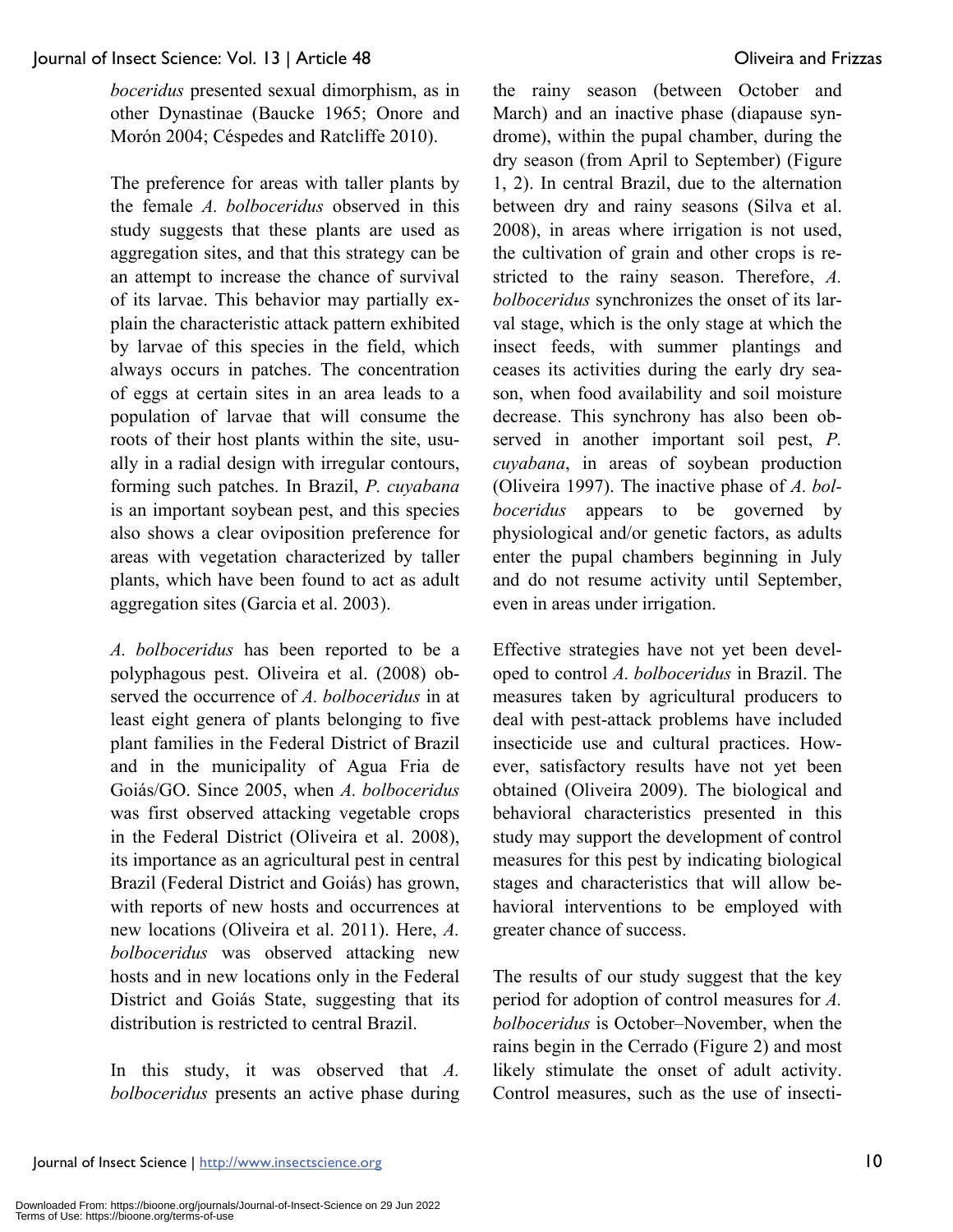cides, should be used during this period, when most *A. bolboceridus* larvae are in the firstinstar stage and are most likely to be more sensitive to insecticides. Cultural methods such as mass collection of adults by using light traps to reduce the pest population should be performed soon after the first rains in October, when most adults leave the soil for mating and dispersal. Weed control in the crop areas may also provide an alternative method for controlling the insect. The elimination of taller plants (weeds) before the beginning of the swarming period can force *A. bolboceridus* adults into searching for oviposition sites in other areas. In addition, the soil can be plowed in March and April to destroy the immature stages of *A. bolboceridus*. During this period, there is still moisture in the soil, allowing access to tractors and agricultural implements, coupled with the fact that the larvae are in diapause and, when exposed, cannot return to the soil and can die of dehydration or by predation. Additional studies, such as on natural enemies of *A. bolboceridus,* are still required to better understand the bioecology of this species. This is the first study about the biology of a representative of the tribe Agaocephalini in Brazil.

# **Acknowledgements**

The authors would like to thank the Embrapa Cerrados employees Sayuri Cristina Santos Takada and Janio Fonseca Silva, and the students Andre Luiz Vieira Nogueira, Rômulo Pitangui Abdalla, Rafael Campos Boaventura, Silvio de Campos Gonçalves Neto, Ricardo Amaral Pontes, and Thiago Paulo da Silva, for their assistance in conducting these studies. We would also like to thank Iza Bastos Andrade and Arnaldo Carneiro Costa for allowing the studies to take place on their property, and Miguel Angel Moróns (Instituto de Ecologia, A.C., Xalapa, Veracruz, Mexico) and Alexei Dianese (Embrapa Cerrados) for comments and criticism.

# **References**

Almeida LM, Ribeiro-Costa BCS, Marinoni L. 1998. *Manual de coleta, conservação, montagem e identificação de insetos,* first edition. Holos Editora.

Ansari MA, Casteels H, Tirry L, Moens M. 2006. Biology of *Hoplia philanthus* (Coleoptera: Scarabaeidae), a new and severe pest in Belgian turf. *Environmental Entomology* 35(6): 1500–1507.

Baucke O. 1965. Notas taxinômicas e biológicas sobre *Diloboderus abderus* (Sturm, 1826) Coleoptera-Scarabaeidae-Dynastinae. *Revista da Faculdade de Agronomia e Veterinária* 7(1): 113–135.

Céspedes AA, Ratcliffe BC. 2010. *Golofa clavigera* (Linnaeus, 1771) in Bolivia: a new country record (Coleoptera: Scarabaeidae: Dynastinae). *Ecología en Bolivia* 45(1): 73– 76.

CONAB. Companhia Nacional de Abastecimento. 2011. *Acompanhamento da safra brasileira: grãos,* segundo levantamento, Novembro 2011. Companhia Nacional de Abastecimento. Available online: http://www.conab.gov.br/OlalaCMS/uploads/a rquivos/11\_11\_09\_11\_49\_48\_boletim\_2o\_lev

antamento\_safra\_2011\_12.pdf

Costa RB, Fernandes PM, Oliveira FS, Rocha MR, Morón MA, Oliveira LJ. 2009. Captura de adultos de *Liogenys fuscus* (Coleoptera: Melolonthidae) com armadilha luminosa em área sob sistema de plantio direto. *Bioscience Journal* 25(1): 1–8.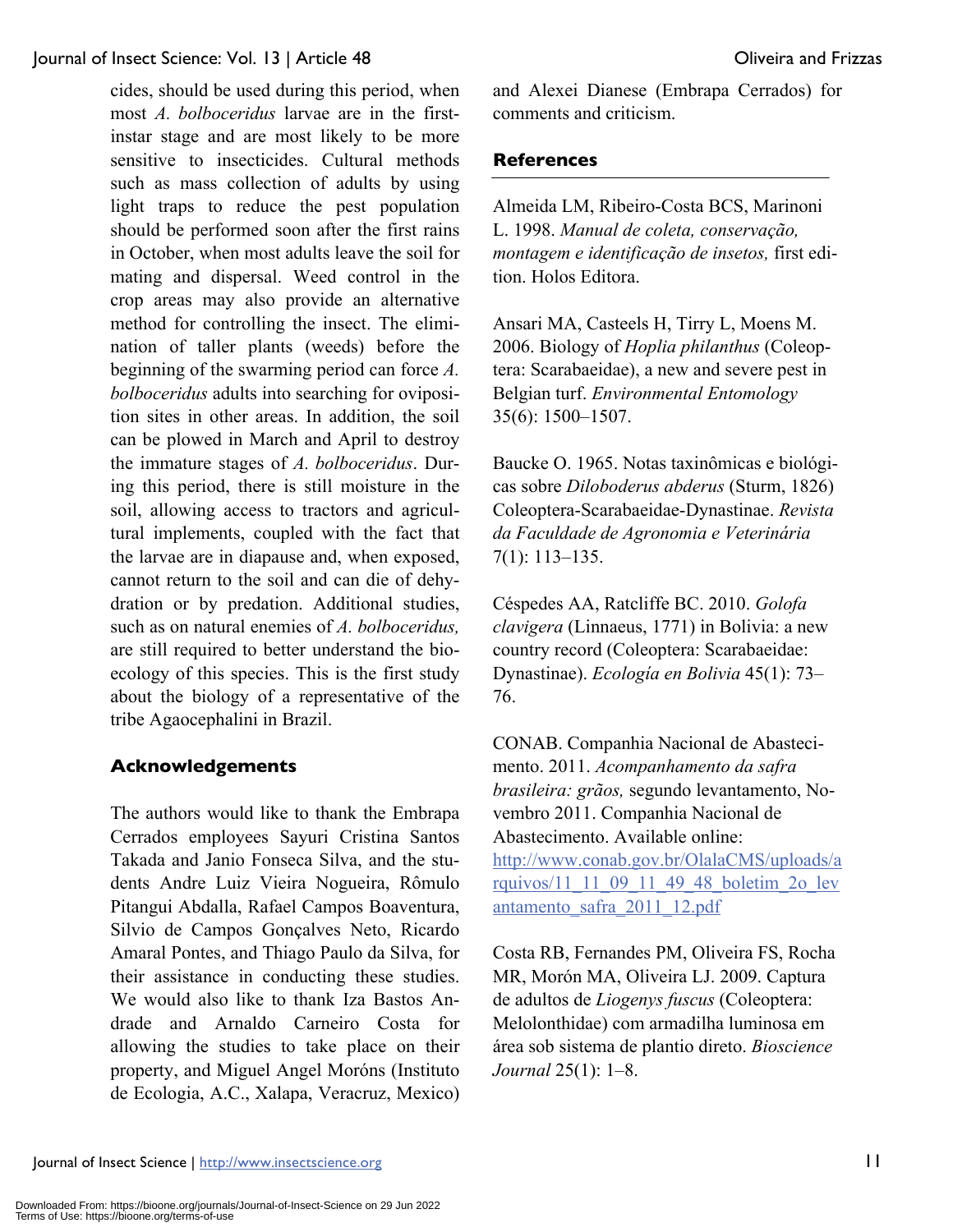Cunha MCI, Coscarón S, Bassi RMA. 1998. Determinación de los estadios larvales de *Simulium* (Diptera, Simuliidae) de Paraná, Brasil. *Acta Biológica Paranaense* 27(1): 57– 66.

Dyar H. 1890. The number of moults in lepidopterous larvae. *Psyche* 5: 420–422.

Ellertson FE, Ritcher PO. 1959. Biology of rain beetles, *Pleocoma* spp., associated with fruit trees in Wasco and Hood River Counties. *Oregon State University Agricultural Experiment Station Technical Bulletin* 44: 1–42.

Endrödi S. 1966. Monographie der Dynastinae (Coleoptera: Lamellicornia) I. Teil. *Entomologische Abhandlungen Museum Tierkunde* 33: 1–457.

Garcia MA, Oliveira LJ, Oliveira MCN. 2003. Aggregation behavior of *Phyllophaga cuyabana* (Moser) (Coleoptera: Melolonthidae): Relationships between sites chosen for mating and offspring distribution. *Neotropical Entomology* 32(4): 537–542.

Gassen DN. 2000. *Os benefícios de corós em lavouras sob plantio direto*. Embrapa Trigo Comunicado Técnico Online 47.

Gottsberger G, Silberbauer-Gottsberger I. 2006. *Life in the Cerrado: a South American tropical seasonal ecosystem,* volume 1 and 2. Reta Verlag.

Grossi PC. 2009. Introduction. In: Abadie EI, Grossi PC, Wagner PS, Editors. *A field guide of the Dynastidae family of the south of South America*. pp. 4–19. Design & Digital Edition Javier Canete.

Grunshaw JP. 1992. Field studies on the biology and economic importance of *Pachnoda* 

*interrupta* (Coleoptera: Scarabaeidae) in Mali, West Africa. *Bulletin of the Entomological Research* 82(1): 19–27.

Hayes WP. 1929. Morphology, taxonomy, and biology of larval Scarabaeoidea. *Illinois Biological Monographs* 12(1): 1–119.

Jarvis JL. 1966. Studies of *Phyllophaga anxia* (Coleoptera: Scarabaeidae) in the sandhills area of Nebraska. *Journal of the Kansas Entomological Society* 39(3): 401–409.

King ABS. 1984. Biology and identification of white grubs (*Phyllophaga*) of economic importance in Central America. *Tropical Pest Management* 30(1): 36–50.

Kuniata LS, Young GR. 1992. The biology of *Lepidiota reuleauxi* Brenske (Coleoptera: Scarabaeidae), a pest of sugarcane in Papua New Guinea. *Journal of the Australian Entomological Society* 31(4): 339–343.

Lumbreras CJ, Galante E, Mena J. 1990. An ecological study of the dung beetle *Bubas bubalus* (Oliver, 1811) (Col. Scarabaeidae). *Acta Zoologica Mexicana (nueva serie)* 37(1): 1– 23.

Morón MA. 2001. Larvas de escarabajos del suelo em México (Coleoptera: Melolonthidae). *Acta Zoologica Mexicana (nueva serie)* 1: 111–130.

Morón MA. 2004. Melolontídeos edafícolas. In: Salvadori JR, Ávila CJ, Silva MT, Editors. *Pragas de Solo no Brasil*. pp. 133–166. Embrapa Trigo.

Morón MA. 1997a. Inventarios faunísticos de los Coleoptera Melolonthidae Neotropicais con potencial como bioindicadores. *Giornale Italiano di Entomologia* 8: 265–274.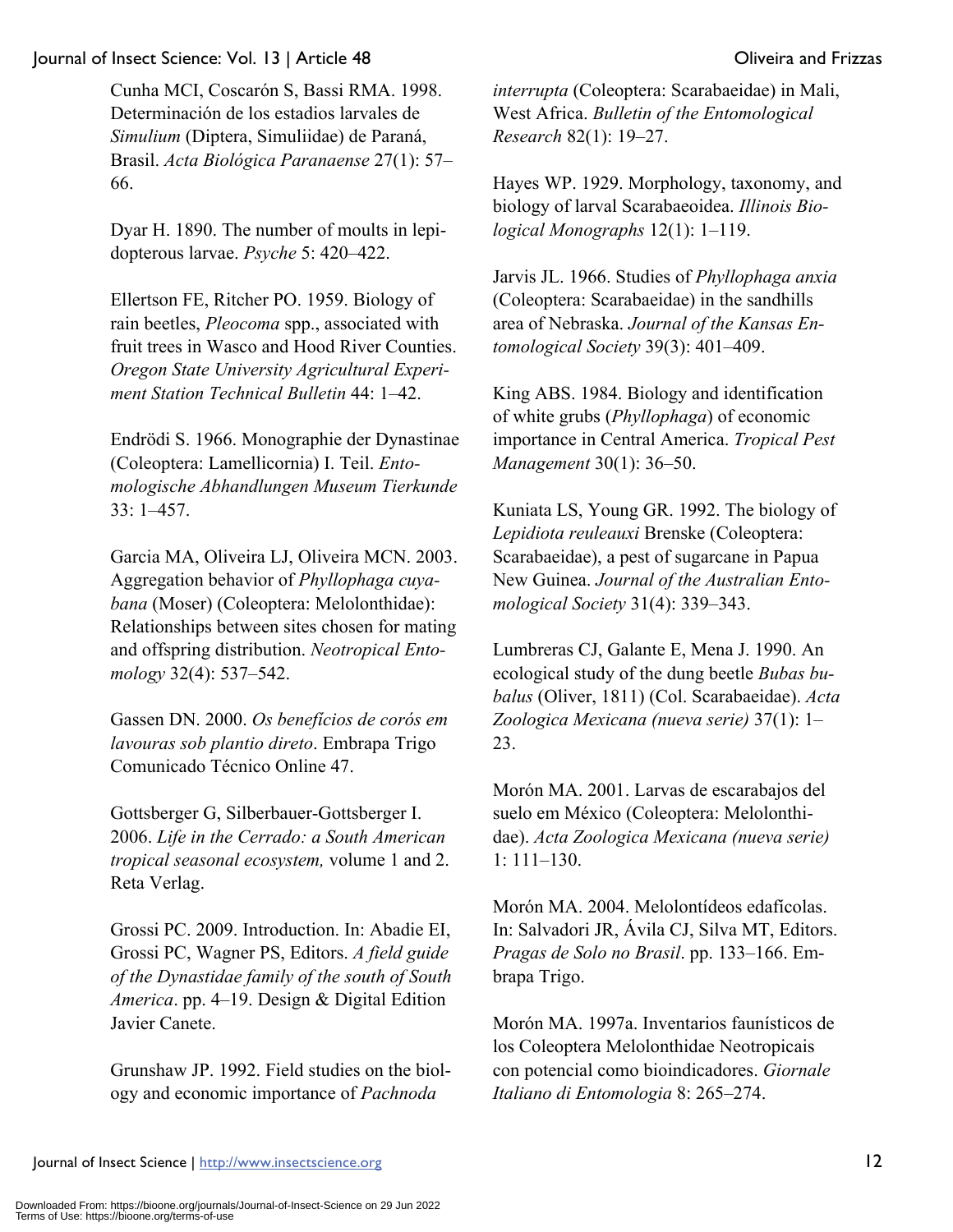Morón MA. 1997b. White grubs (Coleoptera: Melolonthidae: *Phyllophaga* Harris) in Mexico and Central America. A brief review. *Trends in Entomology* 1: 117–128.

Oliveira CM. 2009. Situação atual de corós rizófagos no Distrito Federal e municípios do entorno. *Embrapa Cerrados Série Documentos* 248.

Oliveira CM, Frizzas MR. 2008. Insetos de Cerrado: distribuição estacional e abundância. *Embrapa Cerrados Boletim de Pesquisa e Desenvolvimento* 216.

Oliveira CM, Morón MA, Frizzas MR. 2007. First record of *Phyllophaga* sp. aff. *capillata* (Coleoptera: Melolonthidae) as a soybean pest in the brazilian "Cerrado". *The Florida Entomologist* 90(4): 772–775.

Oliveira CM, Morón MA, Frizzas MR. 2008. *Aegopsis bolboceridus* (Coleoptera: Melolonthidae): an important pest on vegetables and corn in Central Brazil. *The Florida Entomologist* 91(2): 324–327.

Oliveira CM, Lopes RB, Moino Jr A, Frizzas MR, Mertz NR. 2011. Ocorrência natural de nematóides entomopatogênicos em larvas de *Aegopsis bolboceridus* (Thomson) (Coleoptera: Melolonthidae) no Brasil Central. In: Almeida JEM, Editor. *Proceedings of the 12th Simpósio de Controle Biológico*. pp. 260. Instituto Biológico de São Paulo.

Oliveira LJ. 1997. *Ecologia comportamental e de interações com plantas hospedeiras em Phyllophaga cuyabana (Moser) (Coleoptera: Melolonthidae, Melolonthinae) e implicações para o seu manejo em cultura de soja*. Ph.D.

dissertation, Universidade Estadual de Campinas.

Oliveira LJ, Garcia MA. 2003. Flight, feeding and reproductive behavior of *Phyllophaga cuyabana* (Moser) (Coleoptera: Melolonthidae) adults. *Pesquisa Agropecuária Brasileira* 38(2): 179–186.

Oliveira LJ, Santos B, Parra JRP, Amaral MLB, Magri DC. 1996. Ciclo biológico de *Phyllophaga cuyabana* (Moser) (Scarabaeidae: Melolonthinae). *Anais da Sociedade Entomológica Brasil* 25(3): 431–437.

Onore G, Morón MA. 2004. *Dynastes neptunus* Quenzel (Coleoptera: Scarabaeidae: Dynastinae); description of the third instar larva and pupa, with notes on biology. *The Coleopterist Bulletin* 58(1): 103–110.

Pardo-Locarno LC, Morón MA. 2006. Description of the third-instar larva and pupa of *Lycomedes hirtipes* Arrow (Coleoptera:Scarabaeidae: Dynastinae:Agaocephalini) with notes on its biology and distribution in Colombia. *Proceedings of the Entomological Society of Washington* 108(3): 661–671.

Parra JRP, Haddad ML. 1989. *Determinação do número de ínstares de insetos,* first edition. Fealq.

Ritcher PO. 1957. Biology of Scarabaeidae. *Annual Review of Entomology* 3: 311–334.

Rodrigues SR, Barbosa CL, Puker A, Abot AR, Ide S. 2008a. Occurrence, biology and behavior of *Liogenys fuscus* Blanchard (Insecta, Coleoptera, Scarabaeidae) in Aquidauana, Mato Grosso do Sul, Brazil. *Revista Brasileira de Entomologia* 52(4): 637– 640.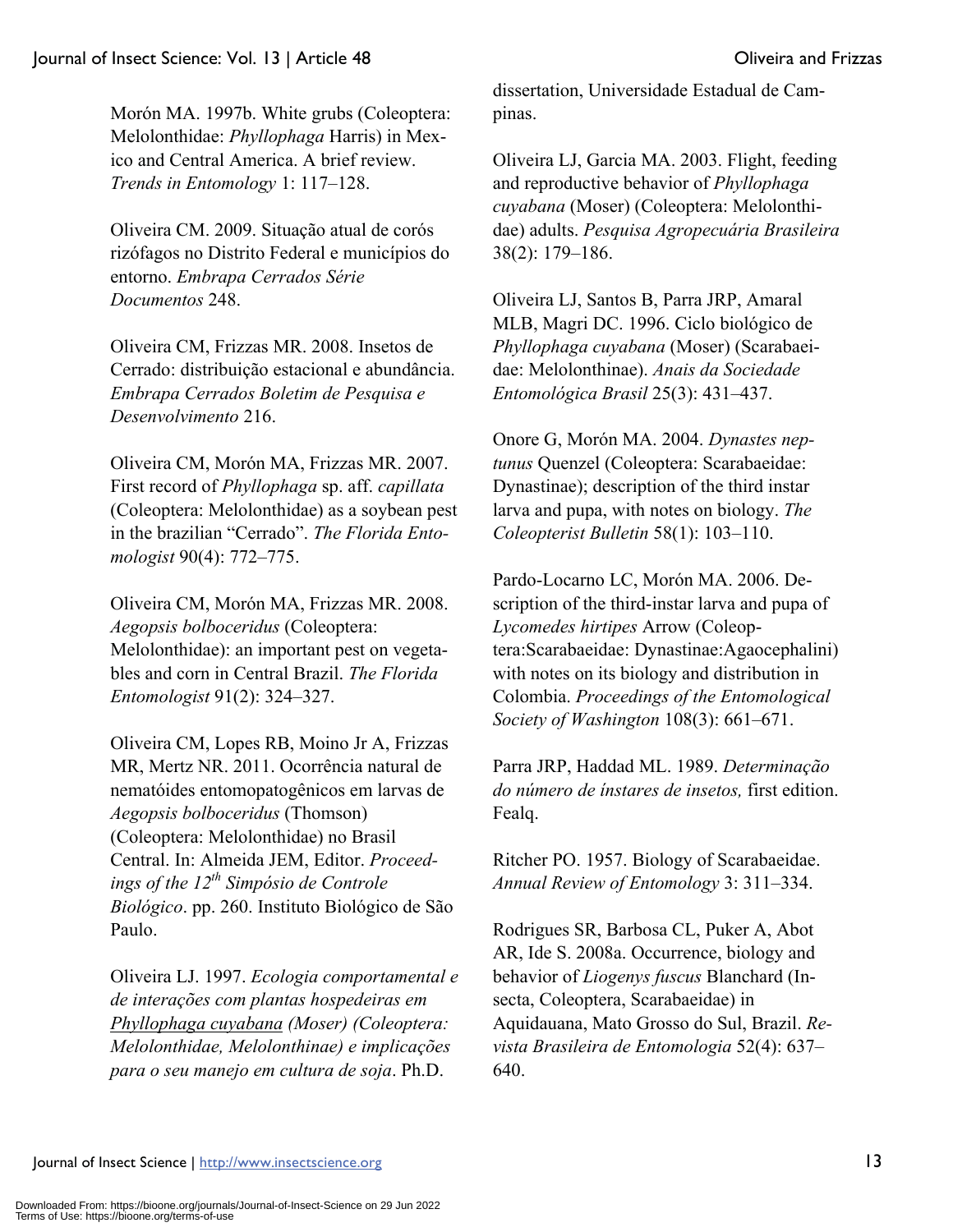Rodrigues SR, Puker A, Abot AR, Barbosa CL, Ide S, Coutinho GV. 2008b. Ocorrência e aspectos biológicos de *Anomala testaceipennis* Blanchard (Coleoptera, Scarabaeidae). *Revista Brasileira de Entomologia* 52(1): 68– 71.

Salvadori JR, Silva MTB. 2004. Coró-dotrigo. In: Salvadori JR, Ávila CJ, Silva MT, Editors. *Pragas de Solo no Brasil*. pp. 210– 232. Embrapa Trigo.

Santos B. 1992. *Bioecologia de Phyllophaga cuyabana (Moser 1918) (Coleoptera: Scarabaeidae), praga do sistema radicular da soja [Glycine max (L.) Merrill, 1917].* M.S. thesis, Universidade de São Paulo.

Santos V, Ávila CJ. 2009. Aspectos biológicos e comportamentais de *Liogenys suturalis* Blanchard (Coleoptera: Melolonthidae) no Mato Grosso do Sul. *Neotropical Entomology* 38(6): 734–740.

SAS Institute. 2001. *PROC user's manual,*  sixth edition. SAS Institute.

Silva FAM, Assad ED, Evangelista BA. 2008. Caracterização climática do bioma Cerrado. In: Sano SM, Almeida SP, Ribeiro JF, Editors. *Cerrado: ecologia e flora*. pp. 69–88. Embrapa Cerrados and Embrapa Informação Tecnológica.

Silva MTB, Loeck AE. 1996. Ciclo evolutivo e comportamento de *Diloboderus abderus* Sturm (Coleoptera: Melolonthidae) em condições de plantio direto. *Anais da Sociedade Entomologica do Brasil* 25(2): 329– 337.

Silva NAP, Frizzas MR, Oliveira CM. 2011. Seasonality in insect abundance in the "Cerrado" of Goiás State, Brazil. *Revista Brasileira de Entomologia* 55(1): 79–87.

Vitner J. 2000. Field observations on the biology of *Copris lunaris* (Coleoptera: Scarabaeidae). *Acta Societatis Zoologicae Bohemicae* 64: 209–215.

Wiener LF, Capinera JL. 1980. Preliminary study of the biology of the white grub *Phyllophaga fimbripes* (LeConte) (Coleoptera: Scarabaeidae). *Journal of the Kansas Entomological Society* 53(4): 701–710.

Wolda H. 1978. Seasonal fluctuations in rainfall, food and abundance of tropical insects. *Journal of Animal Ecology* 47: 369–381.